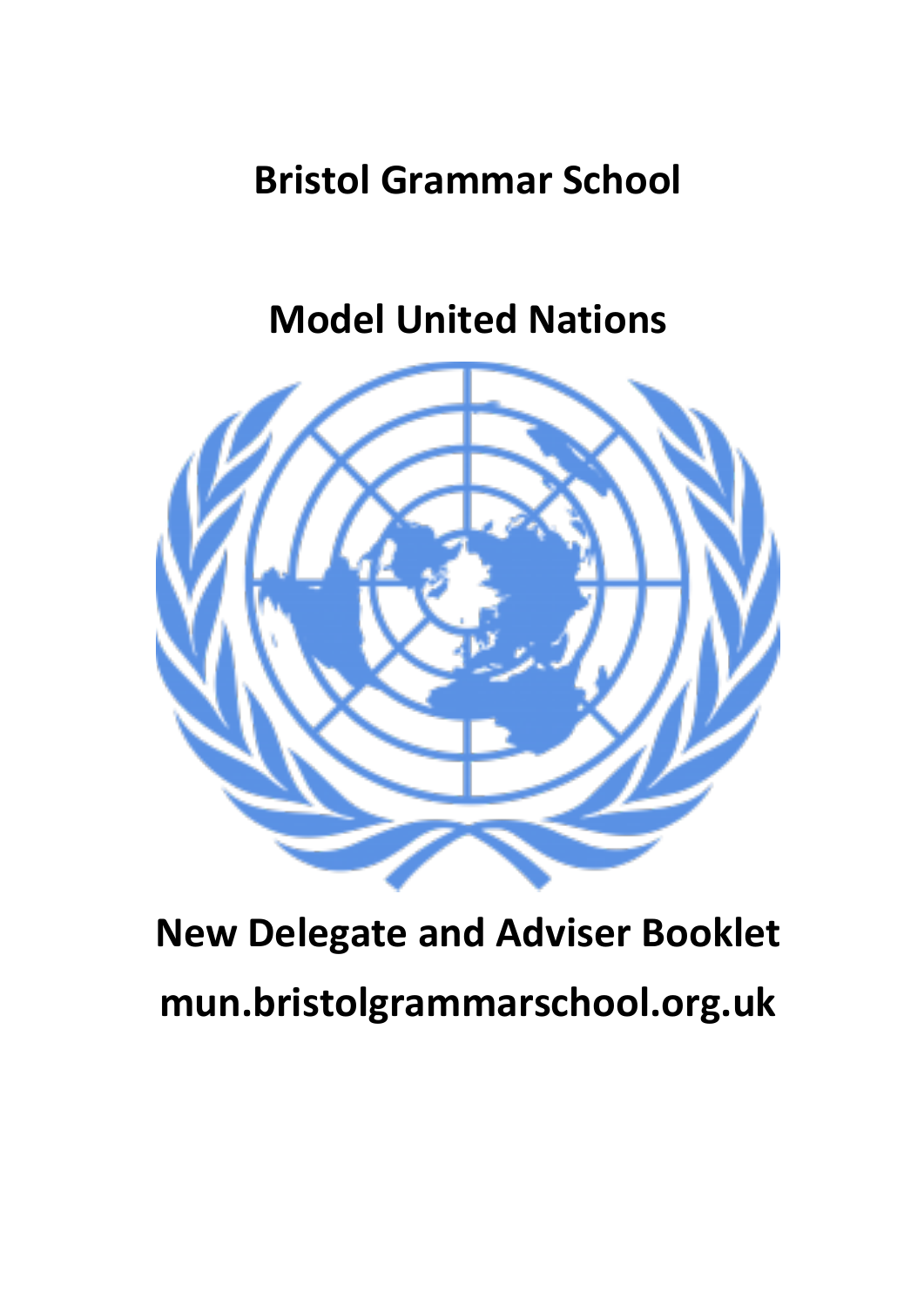BGS Introduction to MUN booklet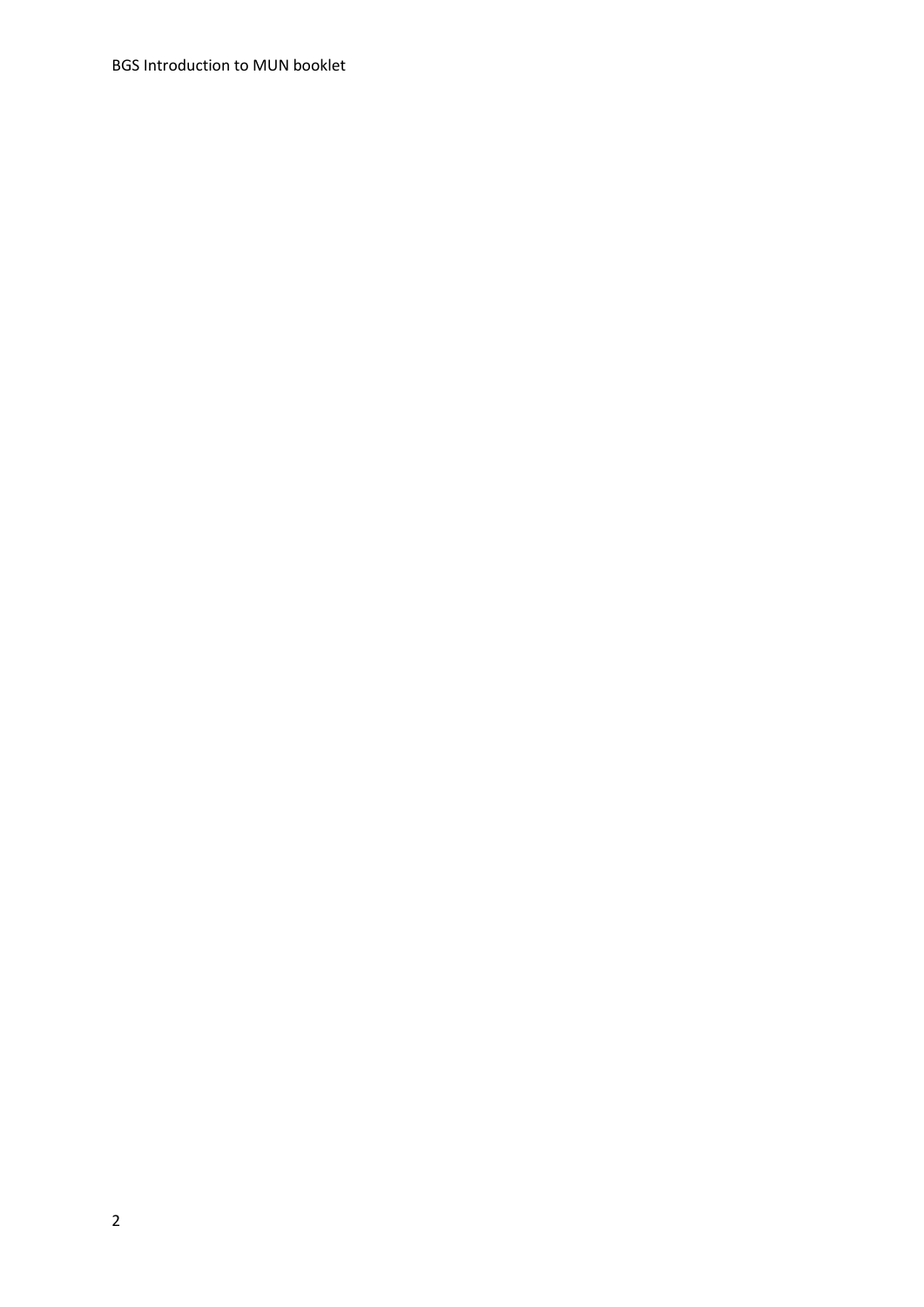# **Introduction to BGS Model United Nations**

Model United Nations (MUN) is a role-play activity aiming to replicate what happens in the 'real' United Nations. There are hundreds of MUNs around the world, from Hong Kong to The Hague to Harvard, and each one will be slightly different in terms of how it is run, but the common aims include:

- to enhance students' understanding of the world around them
- to give students a chance to work together to suggest solutions to complex problems
- to improve skills in research, teamwork, persuasion and public speaking.

BGS MUN has been running for 10 years now. It was set up with the aim of offering a friendly and supportive forum for delegates new to MUN, as well as an opportunity for more experienced delegates to chair sessions and to help run their own event. This remains our aim today. Our MUN has grown in size but is still a one-day, city centre event designed to appeal to students in the South-West looking to spend an intensive day debating current affairs with their peers. Most students attending will be in the Sixth Form, but we always have some attending from Year 8 upwards, and committees make allowance for age by making awards to junior delegates.

MUN can seem forbidding at first. It has its own peculiar language and set of procedural 'rules', but these are soon grasped and are best learned by doing rather than reading. Invariably students quickly learn and then master these ways of proceeding, which are those of the United Nations itself, and in this respect MUN is no different to debating or similar activities.

MUN is inspiring. It is evidence that young people really do care about today's world and are willing, when given the chance, to come up with intelligent and viable steps which can help raise awareness of a huge range of issues and can then propose and debate steps to address them.

You may choose to undertake MUN to enhance a CV or to improve public speaking or for a hundred different reasons. Quite simply, it is hugely worthwhile on its own terms. Thank you for your interest.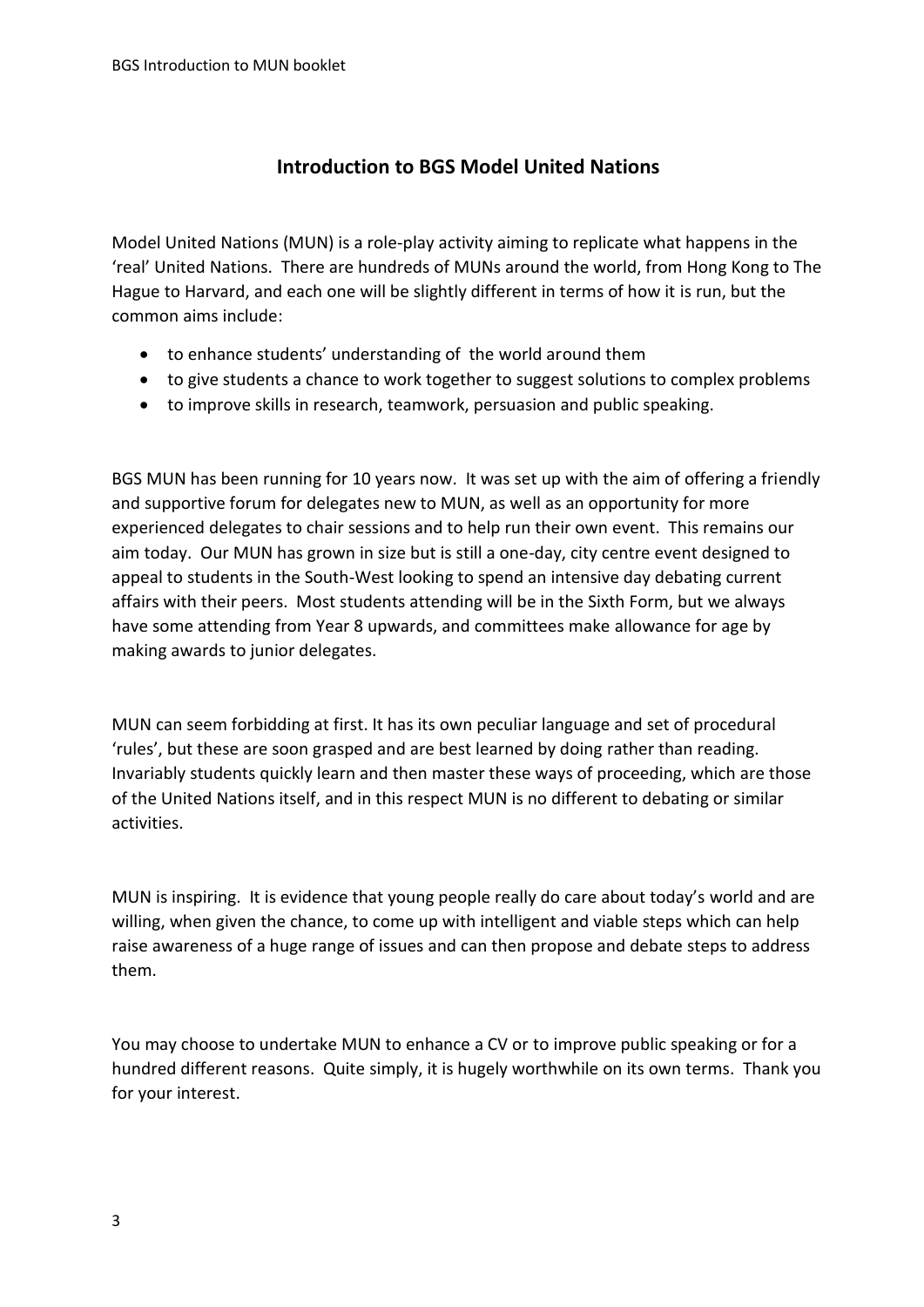## **How does BGS MUN work?**

This is the timetable for a typical BGS MUN:

- 1. Registration
- 2. Opening Ceremony
- 3. Committees
- 4. Lunch
- 5. Committees
- 6. General Assembly
- 7. Awards
- 1. **Registration** is quick and easy. We ask staff (known as **Advisers)** to register students (known as **Delegates**). The leader of each delegation is known as an **Ambassador**, and he/she is asked to give out name badges and a Welcome Pack to each delegate.
- 2. **Opening Ceremony**. Some MUNs have welcome speeches from the Headmaster and often a Guest Speaker, perhaps from a charity or NGO, who will talk about their work and the difference it is making. In the interests of keeping our event fast-moving and informal, we offer a brief Opening Ceremony where you will be warmly welcomed and then introduced to the students who have organised the event (the **Secretary-General** and the **Deputy Secretaries-General**). They will in turn introduce you to your Committee Chairs, who will lead you to your Committee Rooms.
- 3. **Committees.** This is the heart of any MUN. Your Committee will normally have 2 Chairs and often a Secretary; they run the discussion and are very much in charge. You will spend a large part of your morning at BGS MUN in committee. Its aims are:
	- $\checkmark$  To encourage a high standard of debate
	- $\checkmark$  To ensure that everyone has fair chances to speak (contributions are logged so that no one is missed out or dominates)
	- $\checkmark$  To endeavour to pass resolutions, since this is what success in MUN is all about

After they have introduced themselves, the Chairs will invite **lobbying** on resolutions. This is where you as a delegate offer your **resolution** (see below) to your fellowdelegates and lobby for support. Lobbying is a key MUN skill: can you persuade other countries to, literally, sign your piece of paper? There is more on lobbying below.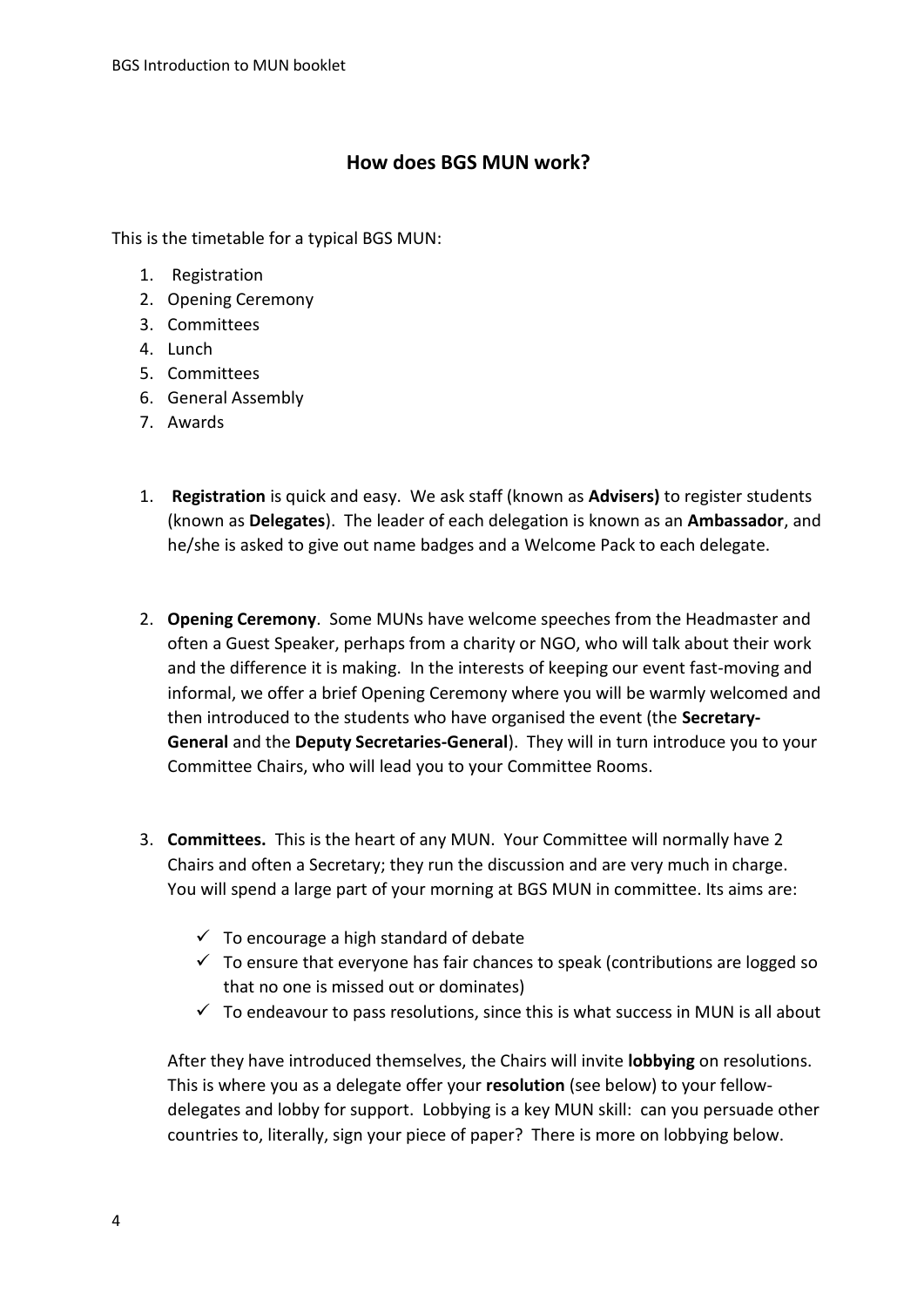The Chairs will then choose a resolution to be debated. They will pick one which is well-informed, offers some practical solutions to the issue at hand and which will encourage a healthy debate. It also needs to have the support of several countries – the Chair will tell you how many **signatories** are needed. They will invite the delegate who has submitted it to explain to the Committee why this is an excellent resolution. The Chairs will then invite **points of information** from **the floor** (all delegates) which is the first chance for any delegate to raise their country placard and make a point which supports or criticises the resolution as a whole or a particular clause within it. After a while the Chair will invite the delegate to **yield** (stop) and will invite other countries wishing to support the resolution to come forward. There is normally 10 minutes (**time for**) a resolution.

After time in favour of the resolution has elapsed, the Chairs will invite delegates wishing to oppose the resolution to raise their placards, and will select a country to oppose it. Again, points which support this opposition, or which favour the resolution, will be made and the debate continues in **time against**. After time has elapsed the chair will move to voting procedures. A simple majority will carry a resolution. You are allowed to **abstain** on a resolution – this means that you have no strong position for or against, or that you see the merits of both sides of the argument – or you cannot see any advantage for your country in supporting or opposing the resolution.

Because resolutions are working documents, it is common for the Chairs to invite **amendments** to them during time against. This will ensure that a resolution is more likely to pass – because the adoption of the amendment makes it more attractive to more countries. Again, the Chairs will invite whoever has made the amendment to come forward and propose it (typically 5 mins of time for the amendment) and will allow critics of it to make their case, too (typically 5 mins against). Voting on amendments will determine whether the original resolution is modified or left as it was. You cannot abstain from voting on an amendment: you must support or oppose.

This whole procedure will be repeated several times during Committee, according to time constraints. The Chairs will be trying to ensure that the 2 or 3 topics for debate are evenly covered in the time available.

- 4. **Lunch.** We do not provide lunch so you are encouraged to bring a packed lunch (you can eat it outside if fine or in the Great Hall if wet) or, with your teachers' permission, you can visit the nearby shops and cafes.
- 5. **Committees.** Afternoon committees are quite brief. There may be unfinished business from the morning to complete in order to ensure that all topics have been covered. There may be time for some more light-hearted fun and banter, with delegate awards always popular. Your Chairs will then introduce an **Emergency**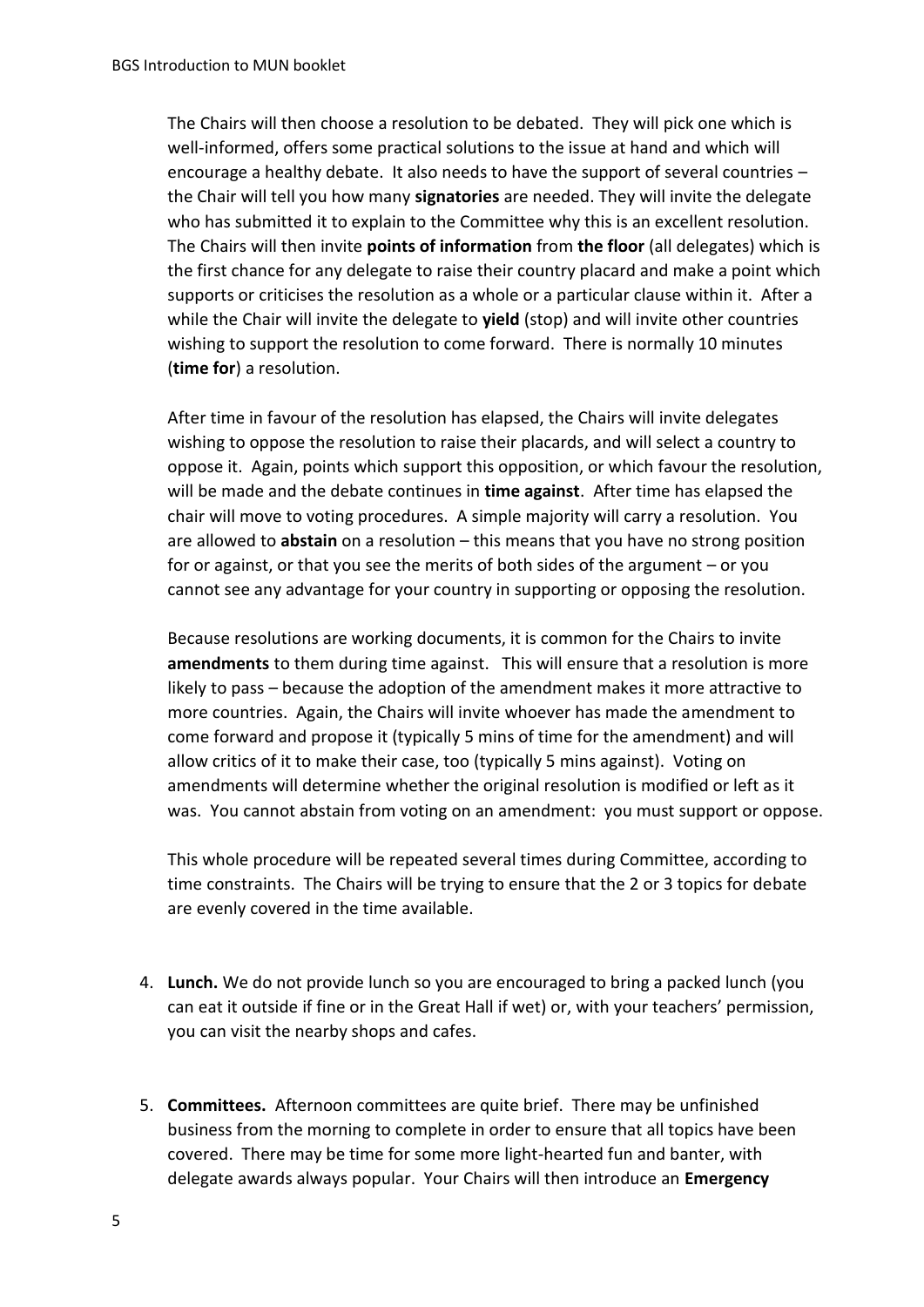**Scenario**. This is designed to test your ability to think and react quickly. The Scenario will involve a number of countries directly but all countries will need to work together to tackle the crisis. Your Committee will have a particular brief to tackle a part of the crisis – for example the Human Rights Committee may have to come up with solutions to a refugee problem resulting from the crisis. The Emergency Scenario, by definition, has not yet happened, so you will only learn of it on the day.

- 6. **General Assembly.** You will be asked to assemble in your delegations in Great Hall. This gives you a chance to work together as a team with students from your own school or college. Again, the General Assembly (GA) will invite lobbying ahead of the submission of resolutions addressing the Emergency Scenario. The Chairs will decide which resolution to debate, and the GA will proceed in the same way as a normal committee. GA is busy and exciting, and often the highlight of the day because students have gained in confidence from their experiences in Committee.
- 7. **Awards.** Chairs will then be invited to make Awards to their delegates. There will be Awards in each committee for Best Junior Delegate, and for Commended, Highly Commended and Outstanding Delegate. Putting these Awards together, the Chairs will decide which countries deserve to be chosen as Commended, Highly Commended and Outstanding Delegations. There will be certificates for all winners, gavels for Outstanding Delegates and a Shield for the Highly Commended and Outstanding Delegations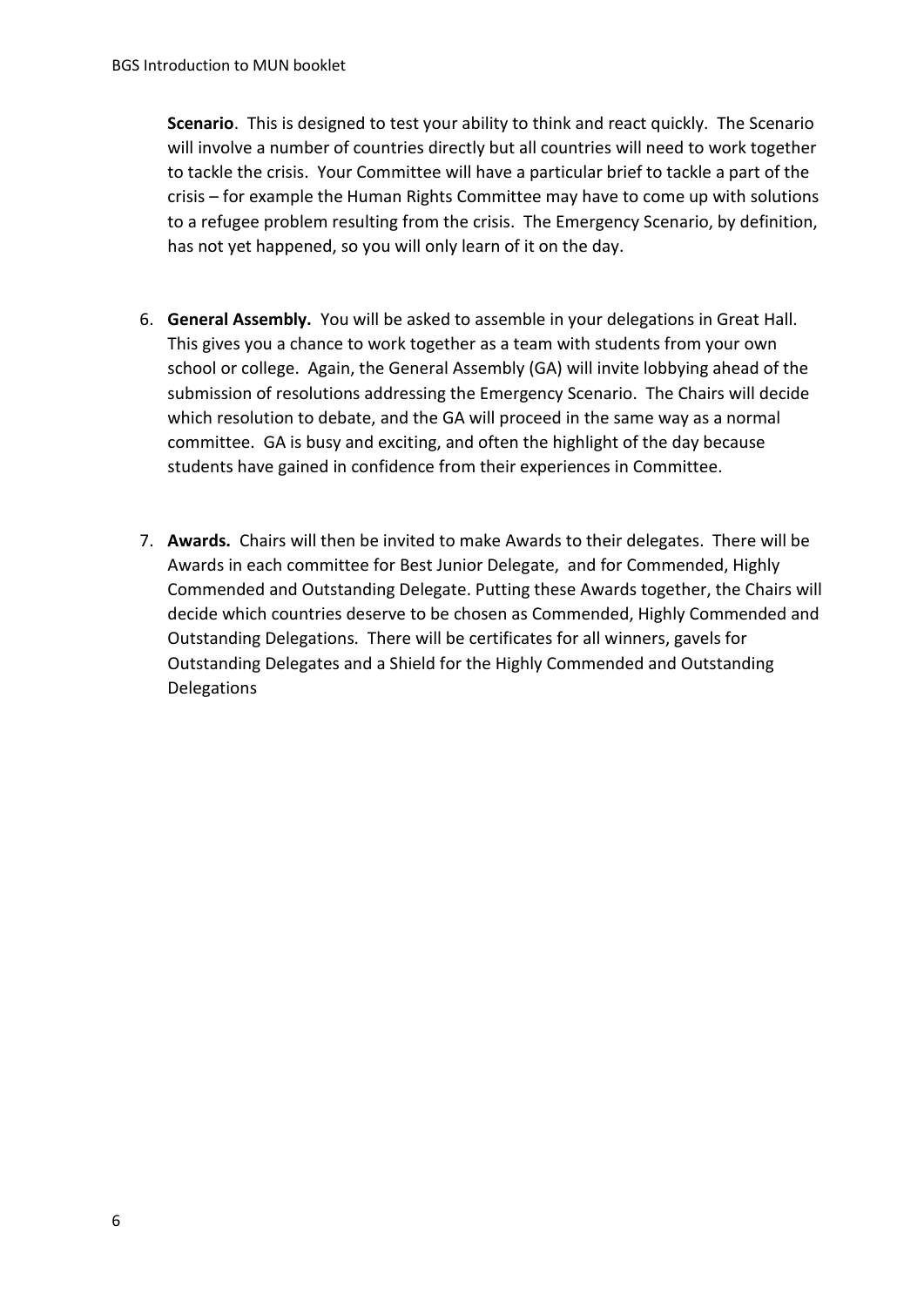# **BGS MUN Committees 2018**

Delegates (students) from your school can decide which Committee they want to join. If your school is given a Security Council country, they must send a delegate to it. Other Committees are for you to decide as a school and as individuals. Only one delegate from each country can attend a committee.

If for example you have no students interested in Science and Technology but several are keen to explore the Human Rights issues outlined in the Briefing Papers, you need not send anyone to CSTD and can send one delegate to HR1 and one to HR2.

**Security Council**: this reflects the membership of the 'real' current SC (membership changes every two years). SC always comprises the **P5** (5 Permanent Members: China, France, Russia, UK, USA) plus 10 elected members chosen from regional elections. Your school can choose whether you wish to bid for an SC country or not. If you do so and are successful, make sure that your SC delegate has attended an MUN before or is suitable for the intensive, high-level debate which SC requires.

**Historical Security Council**: this is a fast-paced and exciting committee which will interest delegates with an interest in History and with the ability to think on their feet. You will represent your country in the usual way but with the twist that we have gone back in time to an earlier period of international tension. How will you react to changing events?

| <b>SC</b> - Security Council              | The Issue of Abu Sayyaf in the Philippines                     |
|-------------------------------------------|----------------------------------------------------------------|
|                                           | The Issue of Insurgency around the Malaysian-Thai Border       |
| <b>SCCUN</b> - Special                    | The Issue of Granting Powers to the United Nations             |
| Committee on the<br>Charter of the United | The Issue of Reforming International Humanitarian Law          |
| <b>Nations</b>                            |                                                                |
| <b>DISEC</b> - Disarmament                | The Issue of Political Assassination                           |
| and International<br>Security             | The Issue of Ethnic Cleansing in Myanmar                       |
| HR1 - Human Rights                        | The Issue of Subjugation of Women Under Religious Institutions |
| Committee 1                               | The Issue of the Persecution of Homosexuals                    |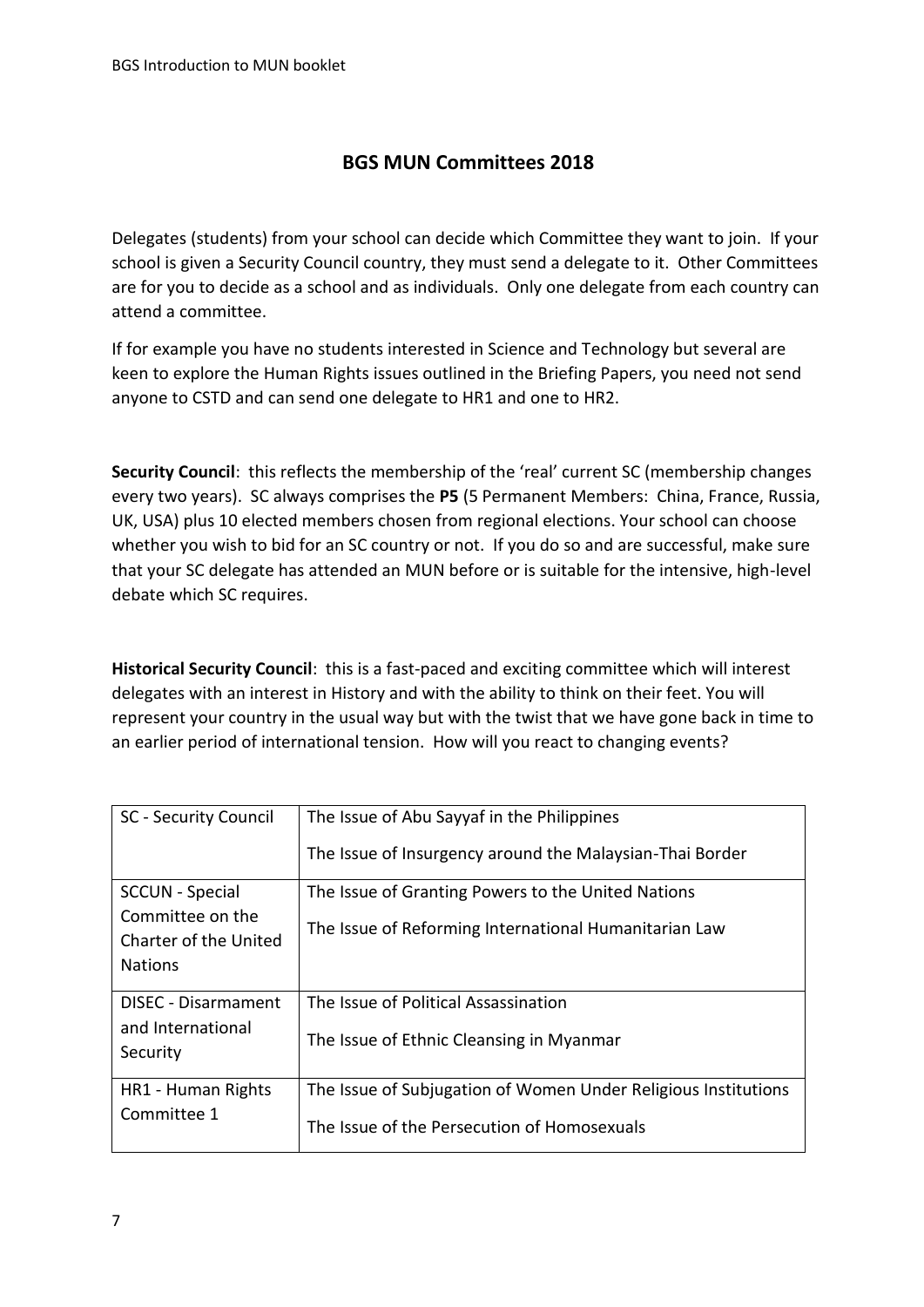| HR2 - Human Rights                           | The Question of Amending the UN Declaration on Human Rights |
|----------------------------------------------|-------------------------------------------------------------|
| Committee 2                                  | The Question of Protecting Human Rights Online              |
| CSTD - Commission on                         | The Issue of Technological Disparity                        |
| Science and<br>Technology for<br>Development | The Issue of Maintaining Biodiversity                       |
| <b>HSC</b> - Historical                      | The Israeli Invasion of Lebanon (1978)                      |
| <b>Security Council</b>                      | The Manchurian Crisis (1931)                                |

## **Notepaper and note-passing**

We encourage all delegations to arrive at BGS MUN with some notepaper for their delegation. The Ambassador should take a lead here. What is needed is a simple piece of A5 paper identifying your country and leaving space for writing. This is to encourage the passing of diplomatic messages within committees. So, Brazil wants to build a closer alliance with Sweden regarding climate change? As well as face-to-face lobbying, this diplomacy can take place via notepaper while a debate is in progress; notes are transported by runners (messengers) who are members of younger year groups.

Note-passing can also be used to communicate to the Chairs.

A note of caution: misuse of notepaper can invite sanctions from the Chairs or even the suspension or expulsion of a delegation. This rarely happens, but delegates should be careful not to write down anything which might cause offence or be considered contrary to the spirit of the United Nations.

#### **Spending**

The working assumption of our MUN, in common with many others, is that there is no limit to the amount of money available to the UN to solve the problems under discussion. This assumption prevents arguments about what resources the UN has.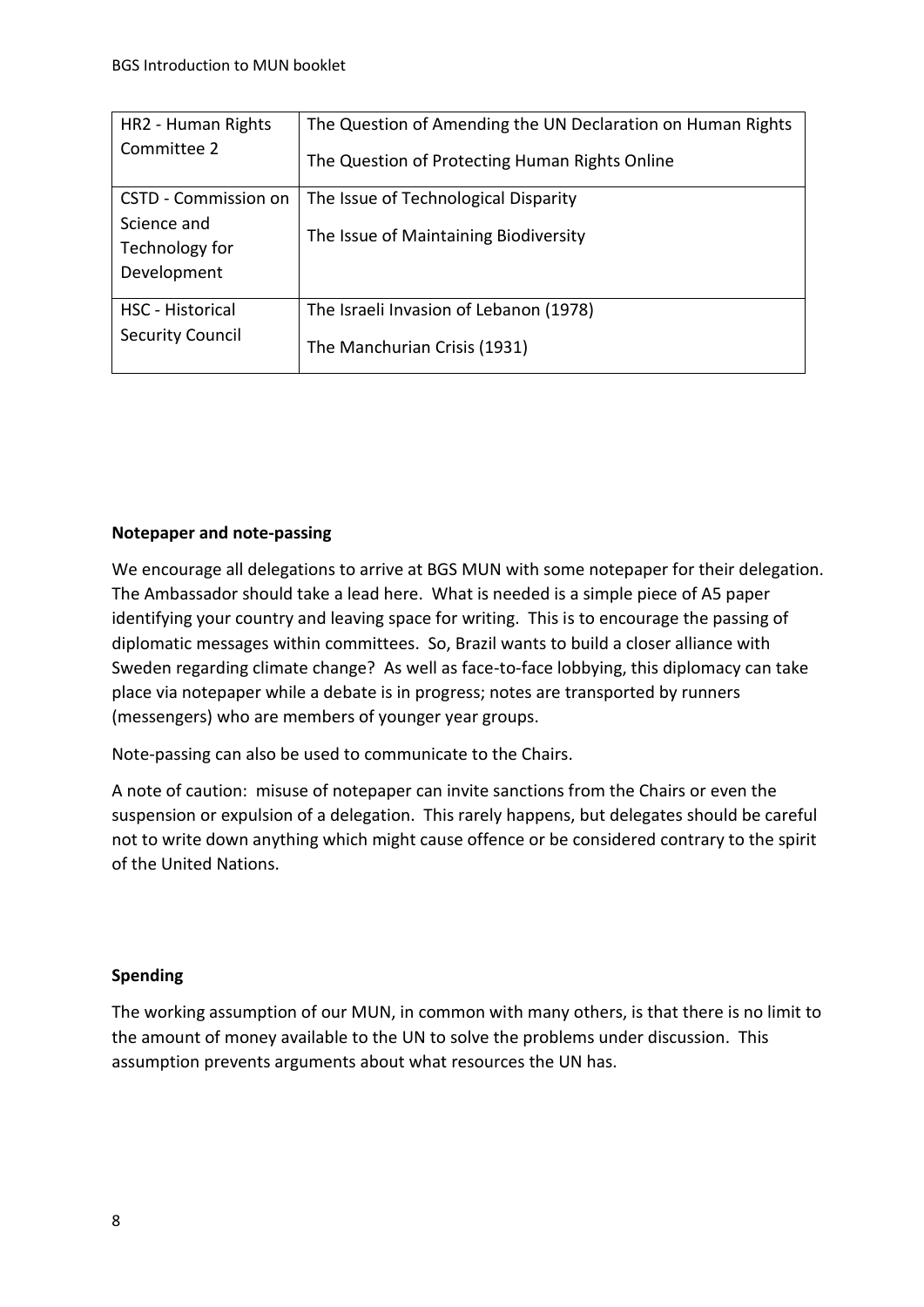# **Lobbying**

Any MUN will allow time for **lobbying**. This means informal discussion and negotiation. It is a time for you to get to recognise and speak to other delegates with the aim of gaining support for your point of view.

This point of view may be clear from your resolution, or from your support for another country's resolution.

You can add your name to another country's resolution as a **co-signatory** – which means that you will be entitled, if the Chair chooses this resolution, to come forward and speak on behalf of it. You may choose to create a **yield chain**. Let's say that you represent Brazil and you are a co-signatory to a resolution written by Sweden which is chosen for debate. Once the delegate from Sweden has made their speech and has been asked by the Chair to yield, Sweden may request: 'Is it in order to yield to Brazil?' If the Chair agrees to this yield chain, Brazil can then make supporting points which relate to, but are not the same as, the ones just made by Brazil. Yield chains are at the Chair's discretion but are a powerful way of gathering support for a resolution.

An art of lobbying is to say 'no'. Don't agree to something which is not your country's position – even if faced with a persuasive speaker. You could always suggest support conditional on a clause or clauses being amended.

Lobbying is important in the General Assembly (GA) because clauses will by necessity have been written in haste – and may need a lot of revision.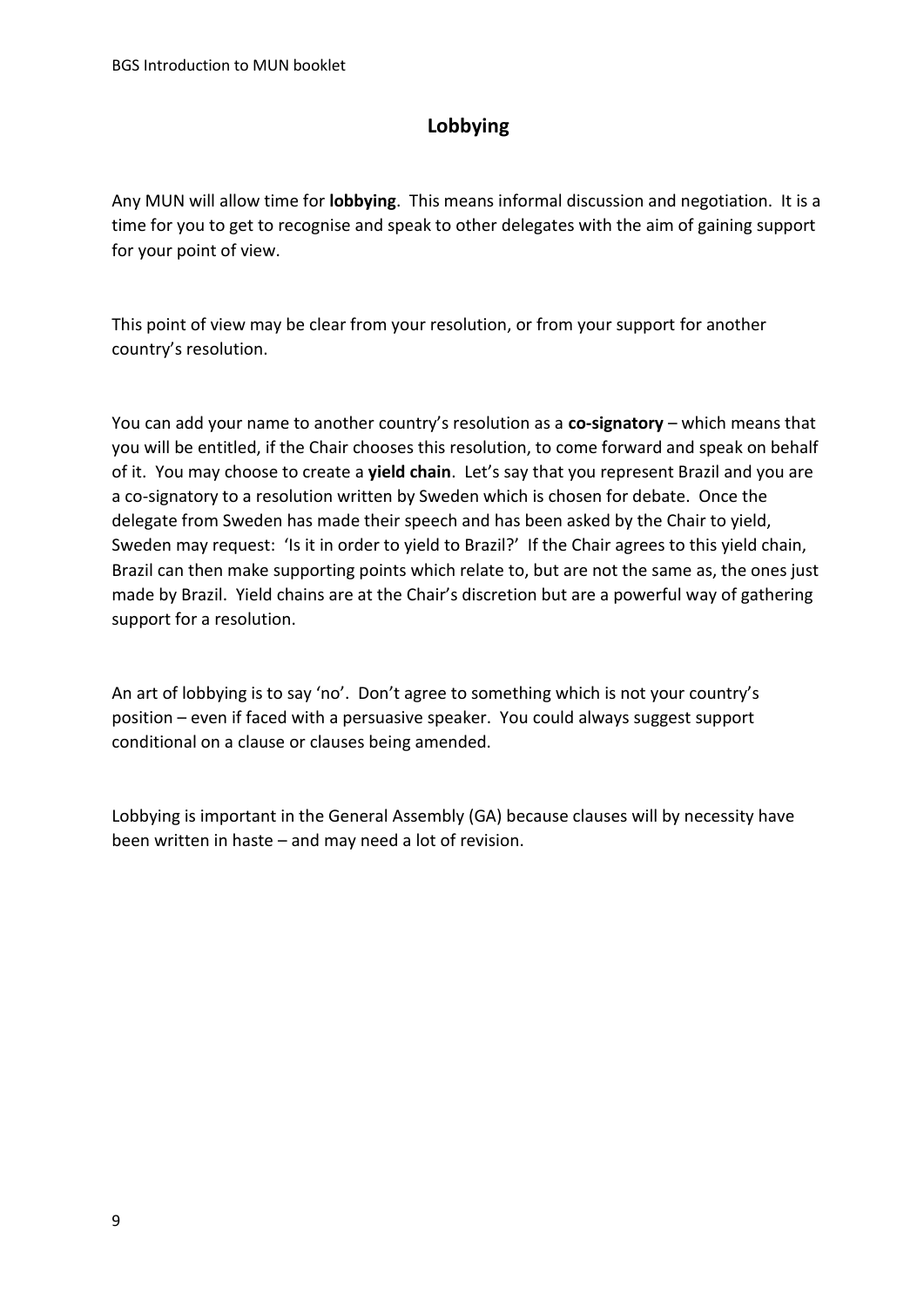# **What is a Resolution?**

**Practicalities**: it is good to come to BGS MUN with your resolution on memory stick AND to have paper copies. Try not to include other valuable files and folders on this memory stick, or at least copy them safely – memory sticks are easily lost and left behind.

**A resolution is a formal statement of the views of a Committee or General Assembly. It offers proposed solutions to the problems outlined in the Briefing Papers.**

It will comprise:

- An identification of the Committee which produced it
- An indication of the issue it proposes to address
- The submitting and any co-submitting countries in other words the signatory and cosignatories

The body of the Resolution will comprise:

**Preambulatory clauses**: these are statements of context – they put the issue against its background and explain why action is necessary

**Operative clauses**: these are the 'action' parts of the Resolution: what is recommended, and why; what must happen and why.

Curiously, a resolution is strictly one long sentence, with clauses (sentences) separated by semi colons; only the final statement bears a full stop. In the interests of fast-moving debate, you will find that BGS MUN is not too formal about the presentation of resolutions, as long as they are accurate and clear.

There is a sample resolution at the back of this booklet.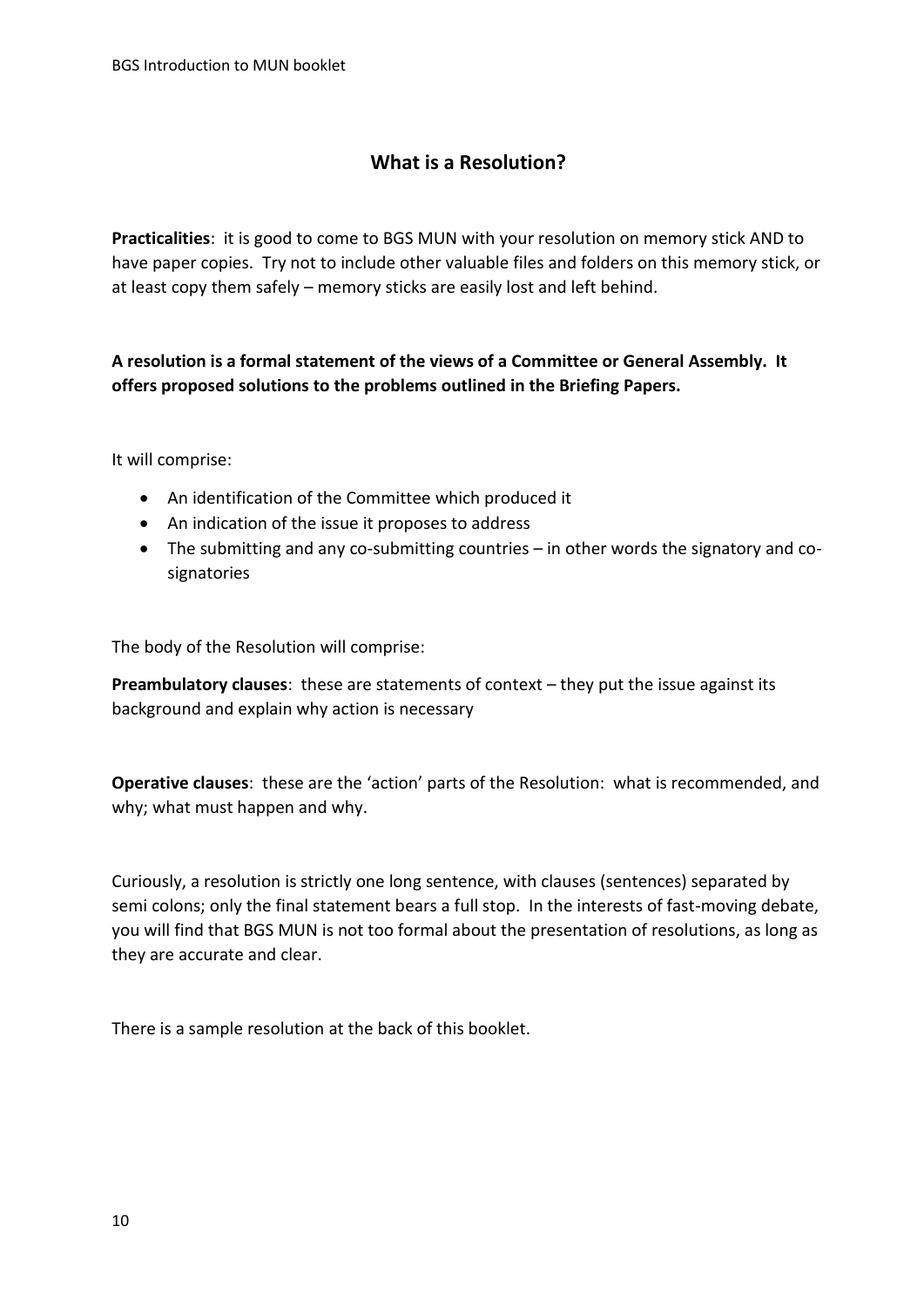# **In Committee**

Permission to speak is gained by raising your country placard and being recognised by the Chair. The Chair will keep a tally to make sure that every country has a chance to speak and that the session is not being dominated by a few countries. If you feel overlooked, you can send a note to the Chair using a **runner** or messenger. This will be a younger student finding out how MUN works.

When you have the floor you should refer to yourself in the third person:

'*Togo believes* that this clause offers the most progressive solution to the issue of rising sea levels because…' not *'I'*

The same applies to references to other delegates:

'Togo does not agree with *the honourable delegate from China* that coal-fired power stations have not contributed greatly to global warming…' not '*you*'

All Points of Information must be phrased as a question, not a statement:

'Does the delegate from Togo not agree that …'

'Surely China's proposed solution is unworkable…would you not agree?'

There is no dialogue on the floor. If you wish to reply to a point, you ask the Chair simply: **'Right of Reply?**' This may or may not be granted in the interests of free and fair debate, or time constraints.

Here is some more specialist language you will hear in committee:

**Point of Personal Privilege:** use this if you cannot hear what someone says or cannot read eg a resolution on a screen

**Point of Information:** use this for example if you want to challenge a country's remarks ie you doubt that the remark reflects a country's official diplomatic position. The Chair may ask a delegate to withdraw their remarks, or may allow it if it reflects a delegate's personal opinion rather than the official position of that country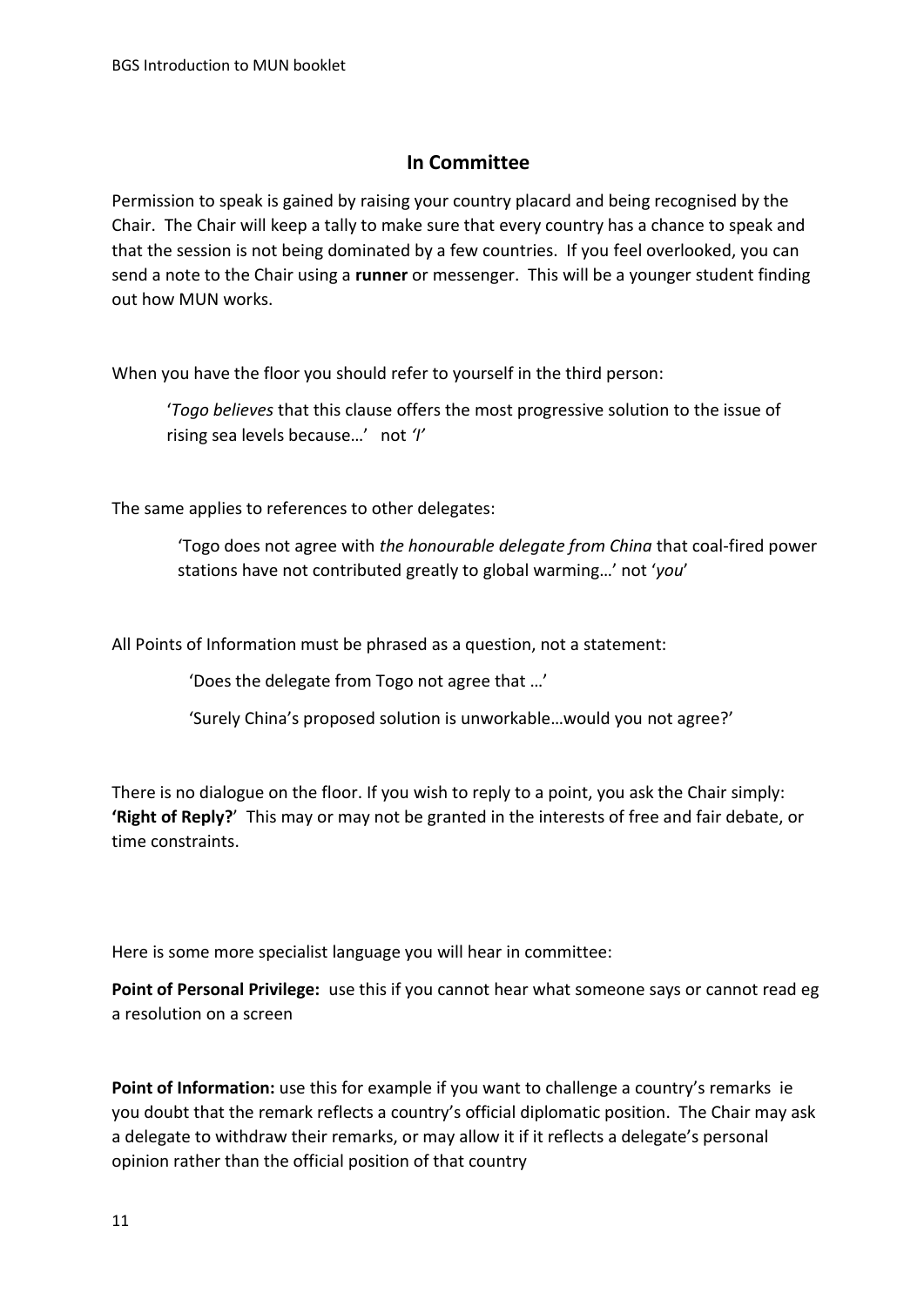Point of Clarification: use this if a term or wording in a resolution or amendment does not make sense to you or is ambiguous

Remember: Chairs at BGS MUN will be friendly and will guide you through MUN rules and procedures. What matters is your willingness to join in and try to represent your country as best you can.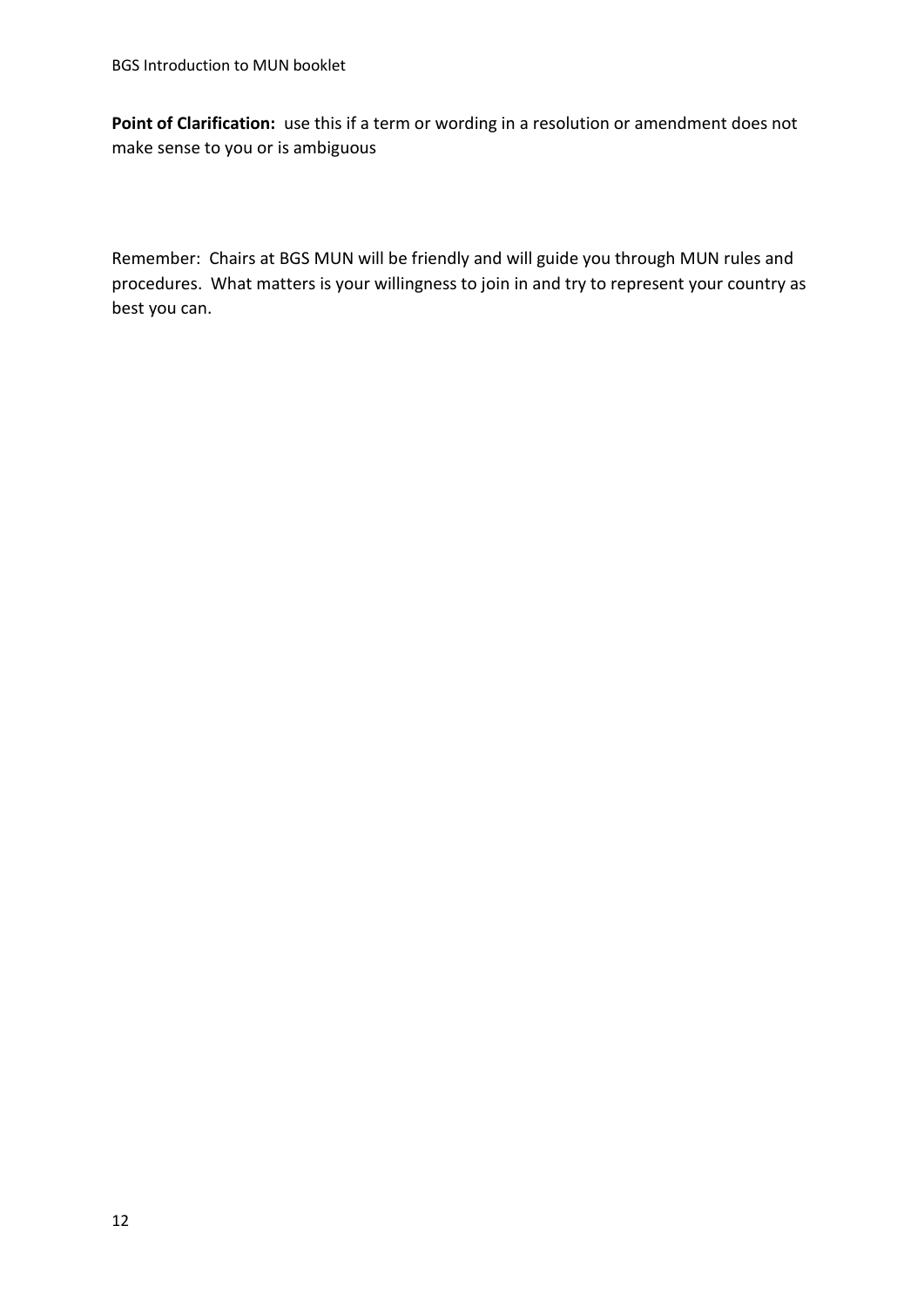# **How do I succeed at MUN?**

We hope very much that all delegates enjoy themselves and want to attend more MUNs at local or national conferences, or at University – a number of universities have active MUN Societies.

**A key point to realise is that it is not necessarily the 'big countries' which always succeed at MUN. The quality of the delegation determines success. MUNs are won by Togo, or Argentina, or Kazakhstan, because their delegates research, lobby and speak very well.**

#### Keys to success:

#### **Before the conference:**

- $\checkmark$  Research your country's position on your Committee's issues thoroughly. That does not mean random Googling! Read the newspapers eg The Guardian's free app, read The Economist, watch the news – be informed.
- $\checkmark$  Use the UN website it is full of useful information. Familiarise yourself with the work of some of the key UN agencies. Your resolution will attract criticism if you propose creating a new agency or NGO and there is already one in existence: excessive bureaucracy is never popular. Modifying, adjusting, reshaping the focus or approach of an existing agency could, however, prove more fruitful. Read The Universal Declaration of Human Rights and be inspired. This will help you to understand the aims and values of the organisation.
- $\checkmark$  Read your Briefing Papers carefully for your Committee and email the Chair if you have any questions or concerns.
- $\checkmark$  Have a go at writing a resolution at least the operative clauses, if not the preamble (see below). This will force you to clarify your thinking and your efforts could see your clauses used to merge with another resolution, or could form the basis of an amendment to a resolution.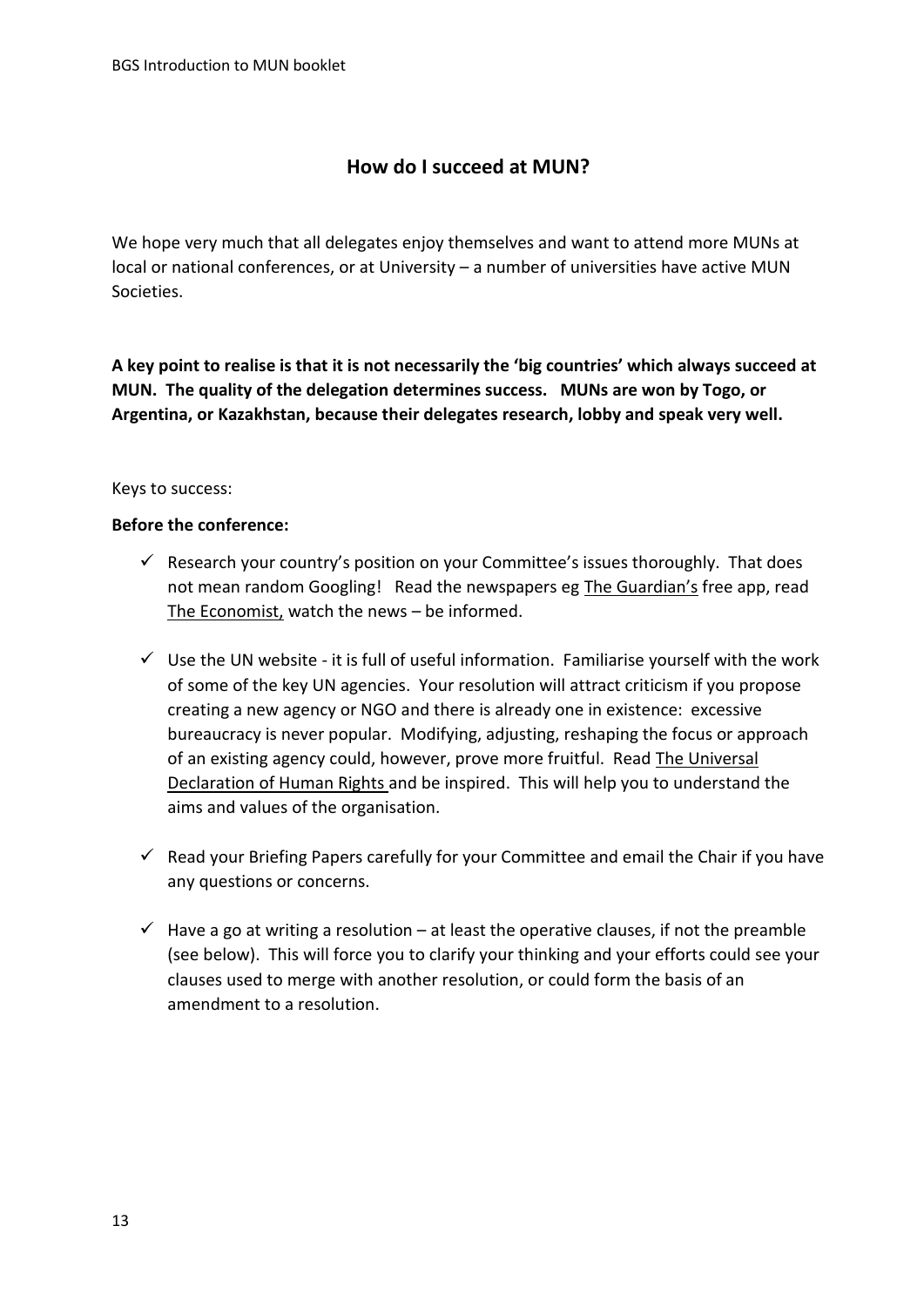#### **During the conference:**

- Have a go Chairs will not force anyone to speak, but will gently encourage new delegates. Once you have had a go, you will soon get the hang of it.
- Prepare well: know your country's position on your issues. The more research you have done, the more knowledge you have, the more you will enjoy MUN. You cannot 'make it up as you go along'. Inevitably, there are some issues for some countries which it is hard to research and know about. However, you can always make some reasonable assumptions based on what you do know of your country's political, economic and religious positions.
- Call out other delegates! If you believe that a delegate from another country is not reflecting their country's real position, you can point this out to the Chair as a Point of Information.

## **After the conference:**

- $\checkmark$  Give your Adviser feedback on what you did and didn't enjoy, offer some constructive ways for us to improve next year
- $\checkmark$  Be involved in sharing your experience with other students in your school so that they can learn how MUN works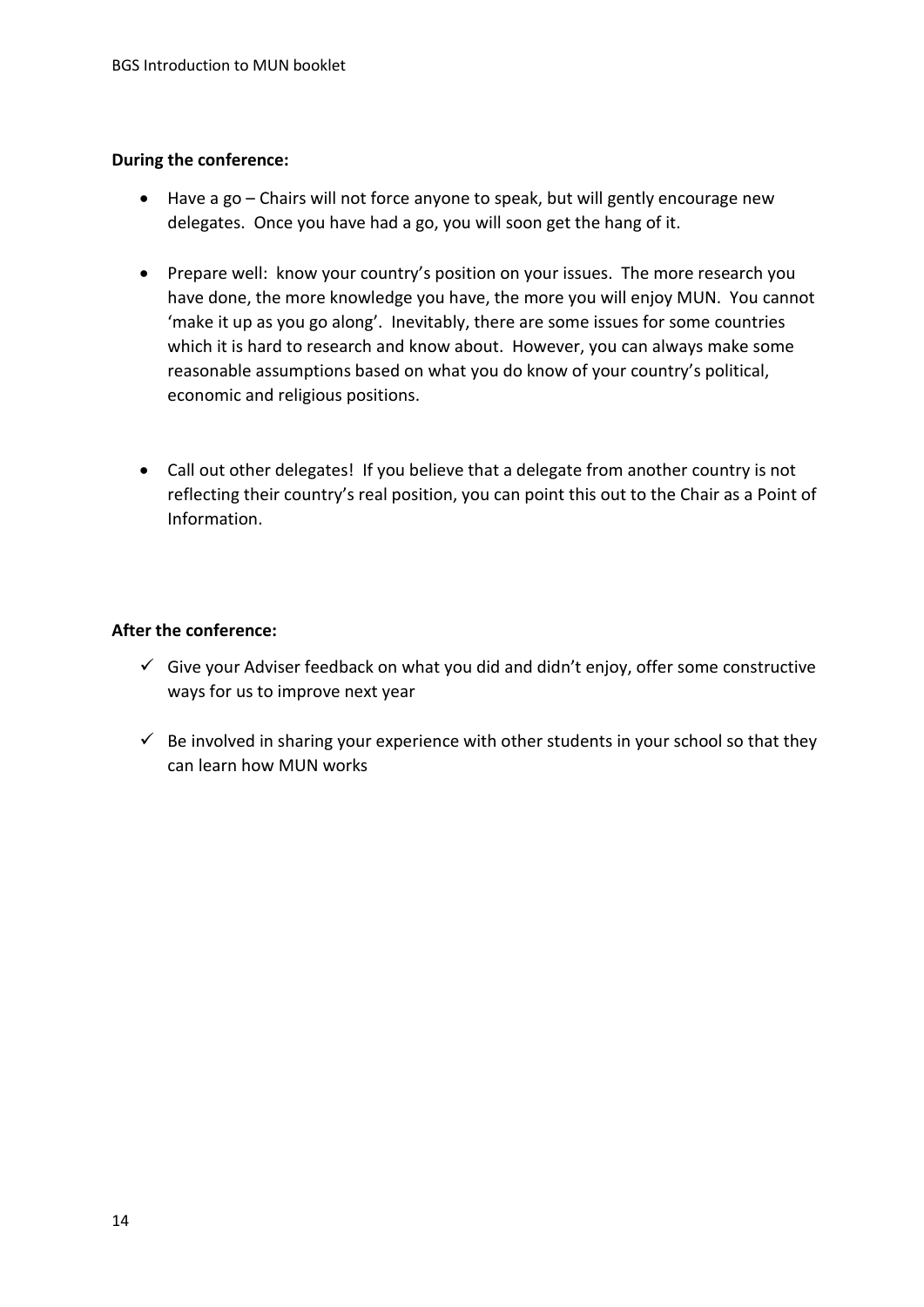Here are some examples of areas for you to research:

| Geography and basic         | You will need to know where your country is, its size,            |
|-----------------------------|-------------------------------------------------------------------|
| information                 | population, flag and neighbours. What are your natural            |
|                             | resources: water, minerals, oil, demographic?                     |
| Allies and enemies          | Who are your country's natural friends and allies - with whom     |
|                             | can you make agreements at MUN? Why are you allies -              |
|                             | historic/cultural/religious/economic reasons?                     |
|                             | Likewise your rivals - but remember that the spirit of MUN is all |
|                             | about building bridges not continuing conflicts!                  |
| Economy                     | How does your country make money - what does it produce           |
|                             | and export? Your MUN priority will be to protect your             |
|                             | economic interests and to enhance them if possible.               |
|                             | Are you in a trading alliance? With whom, and why?                |
| Politics                    | Is your country a democracy or a dictatorship? Why? Which         |
|                             | groups in your country hold political power - families? tribes?   |
|                             | businessmen?                                                      |
|                             | Who are your political allies $-$ and your allies in the UN? You  |
|                             | can research your country's voting record and its history within  |
|                             | the UN                                                            |
| Religious groups            | What religions are practised in your country? What is the         |
|                             | religious make-up of your country?                                |
| Human Rights                | What does Amnesty International say about your country's          |
|                             | human rights record?                                              |
| <b>Environmental issues</b> | What does Greenpeace say about your country's track record in     |
|                             | supporting action on climate change, for example?                 |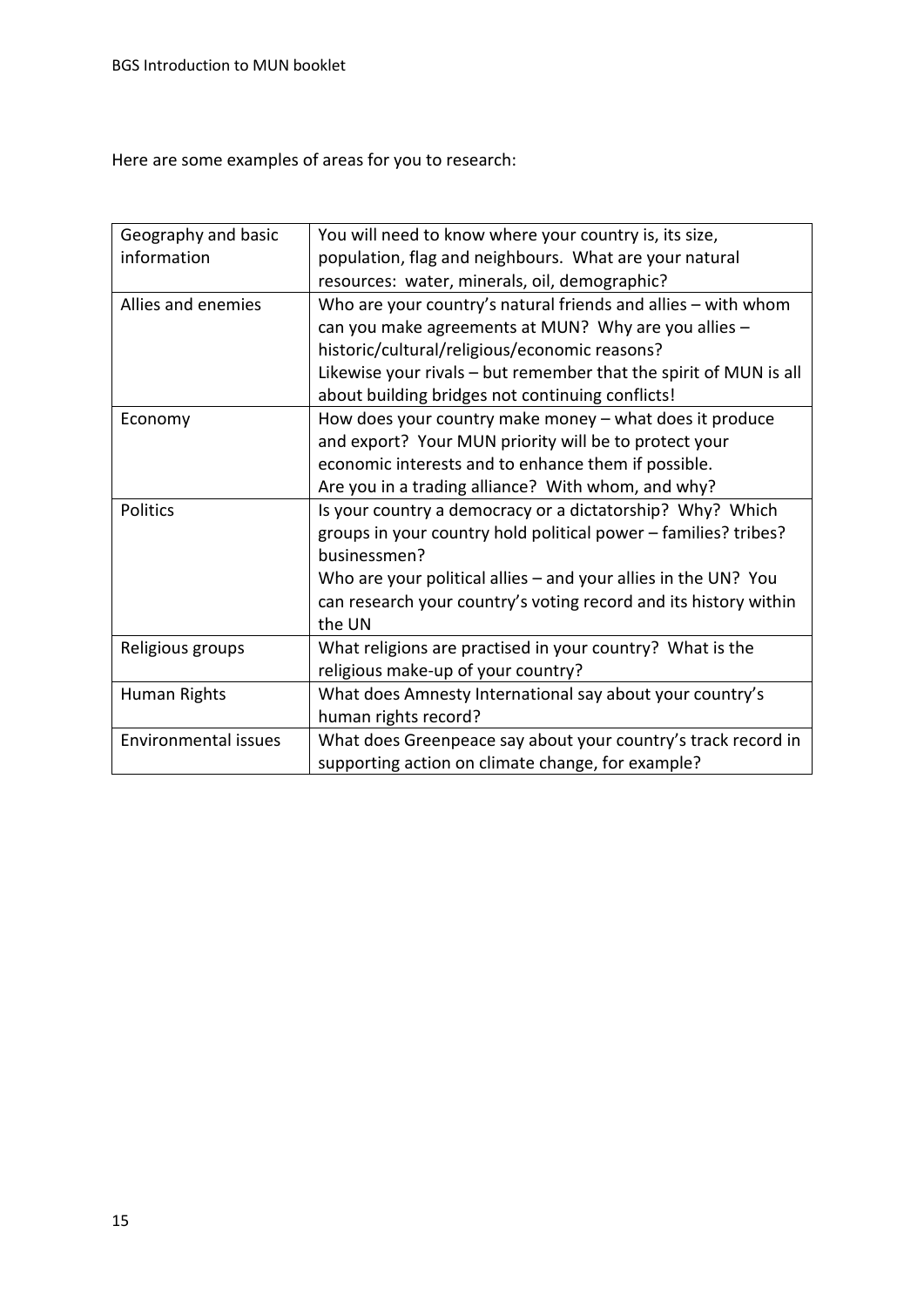**Executive** 

|      | The Human Rights Committee One                                                                                    |
|------|-------------------------------------------------------------------------------------------------------------------|
|      | Submitted by: Australia<br>Co-submitted by:                                                                       |
|      | The Human Rights Committee,                                                                                       |
| (1)  | Defining the term "torture" as the severe pain or suffering, physical or mental which is intentionally inflicted  |
| (2)  | on a person for the purposes of obtaining information, confession, punishing someone for an act or                |
| (3)  | based on discrimination of any kind;                                                                              |
| (4)  | Alarmed by Amnesty stating "torture is not just alive and well - it is flourishing in many parts of the           |
| (5)  | world";                                                                                                           |
| (6)  | Further alarmed by the fact that governments seek to justify torture in the name of national security;            |
| (7)  | Noting with regret that 79 of 160 countries which have ratified the convention against torture and other          |
| (8)  | Cruel, Inhuman or Degrading Treatments or Punishments continue to use torture;                                    |
| (9)  | Affirming all articles of the Universal Declaration of Human Rights condemning torture like Article 5             |
| (10) | "No one shall be subject to torture or to cruel inhuman, or degrading or inhumane treatment;                      |
| (11) | Emphasising the idea that the harm of torture is much greater than it seems and the benefits are                  |
| (12) | much smaller than one would expect;                                                                               |
| (13) | Further emphasising the idea of the "slippery slope argument" that once torture has become                        |
| (14) | acclimatised in a legal system, it has the habit of spreading like an infectious disease;                         |
| (15) | 1. Calls upon all member states to prohibit, at any time or place, the use of torture, which should never be      |
| (16) | justified:                                                                                                        |
| (17) | 2. Notes that all acts of torture should be criminal offences under domestic criminal law in all member states;   |
| (18) | 3. Recommends respect for the role of judges, prosecutors, lawyers and arbitrary detention and fair trial         |
| (19) | standards in the prevention of torture in bringing perpetrators to justice;                                       |
| (20) | 4. Ensures effective safeguards, for example any individual arrest detained should be brought promptly to a       |
| (21) | judge;                                                                                                            |
| (22) | 5. Requests that the permission of prompt and regular medical care to those arrested;                             |
| (23) | 6. Approves the establishment of proper legal aid programmes and assurance of access to lawyers;                  |
| (24) | 7. Proclaims that no statement that has been made as a result of torture is invoked as evidence in any            |
| (25) | proceedings;                                                                                                      |
| (26) | 8. Strongly condemns the expulsion, extradition or transfer of a person to another state where it is believed     |
| (27) | that this person would be in danger of being subject to torture;                                                  |
| (28) | 9. Requests all allegations of tortuous acts, monitoring visits to place of detention and prevention of these     |
| (29) | acts should be more effectively overseen by the United Nations Subcommittee Torture Prevention                    |
| (30) | Centre;                                                                                                           |
| (31) | 10. Recommends anyone subject to torture has access to prompt reparations and effective treatment                 |
| (32) | 11. Further approves the financial assistance in national efforts to strengthen justice administrations;          |
| (33) | 12. Trusts that education and information regarding the absolute prohibition of torture are fully included in the |
| (34) | education and training of all judges, prosecutors and lawyers.                                                    |

 $\sim$ 

 $\mathbb{R}^2$